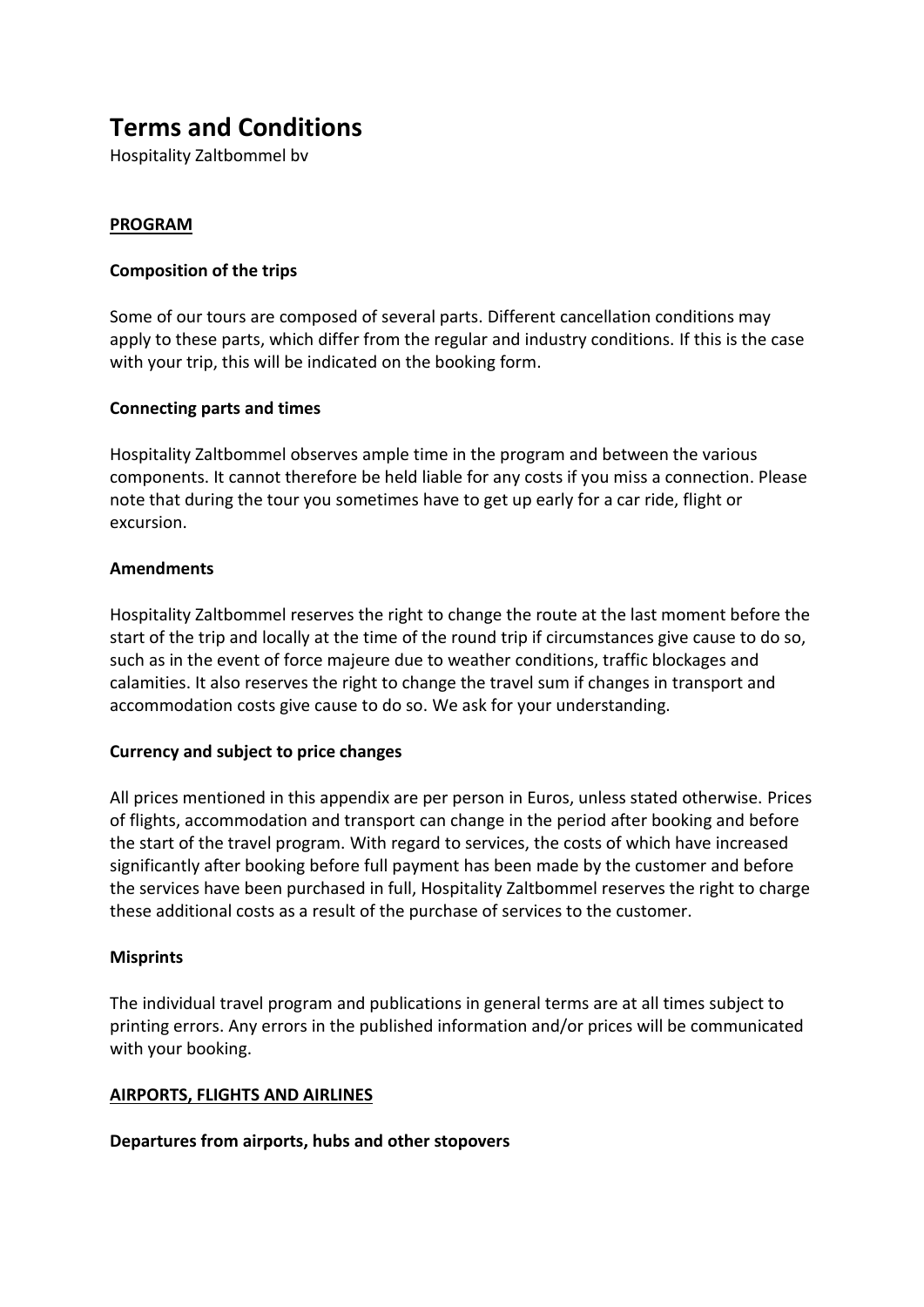For international flights and other transport options, you must be at the airport at least 2 1/2 hours before departure. The correct departure times are stated in your ticket.

#### **Flights and flight times**

Because our travel program is mainly based on scheduled flights, we would like to point out that routes, flight dates and flight times are always subject to change. Hospitality Zaltbommel cannot be held responsible for changes made or caused by the airlines.

## **E-ticketing**

Almost all airlines use E-tickets. Instead of a paper ticket, you will receive an E-ticket confirmation containing the flight details and an E-ticket number. You will need this E-ticket during check-in. Hospitality Zaltbommel is based on the dates, times and conditions stated on the E-tickets, such as the personal meet & greet at the airport on arrival and the transfer prior to departure.

## **ACCOMMODATION**

## **Classification**

The hotel classification of the hotels mentioned is based on the classification of the Netherlands.

#### **Construction activities and failures**

To improve your destination, construction activities may occur in or near your accommodation. Unfortunately, we have no influence on this, for which we ask for your understanding.

Neither the accommodation provider nor Hospitality Zaltbommel can be held liable for failures in water or electricity supplies.

#### **Smoking/No smoking**

Please note that smoking is prohibited in many public places, museums, accommodations, restaurants, etc. We ask for your cooperation.

#### **Leaving the room or apartment**

The international rule states that a hotel room must be vacated by 12 noon and an apartment by 10 am. The tour guide on site will inform you of the correct time. In some cases you can extend the room reservation by a few hours for an additional payment on site.

# **TRANSPORT**

#### **Means of transport**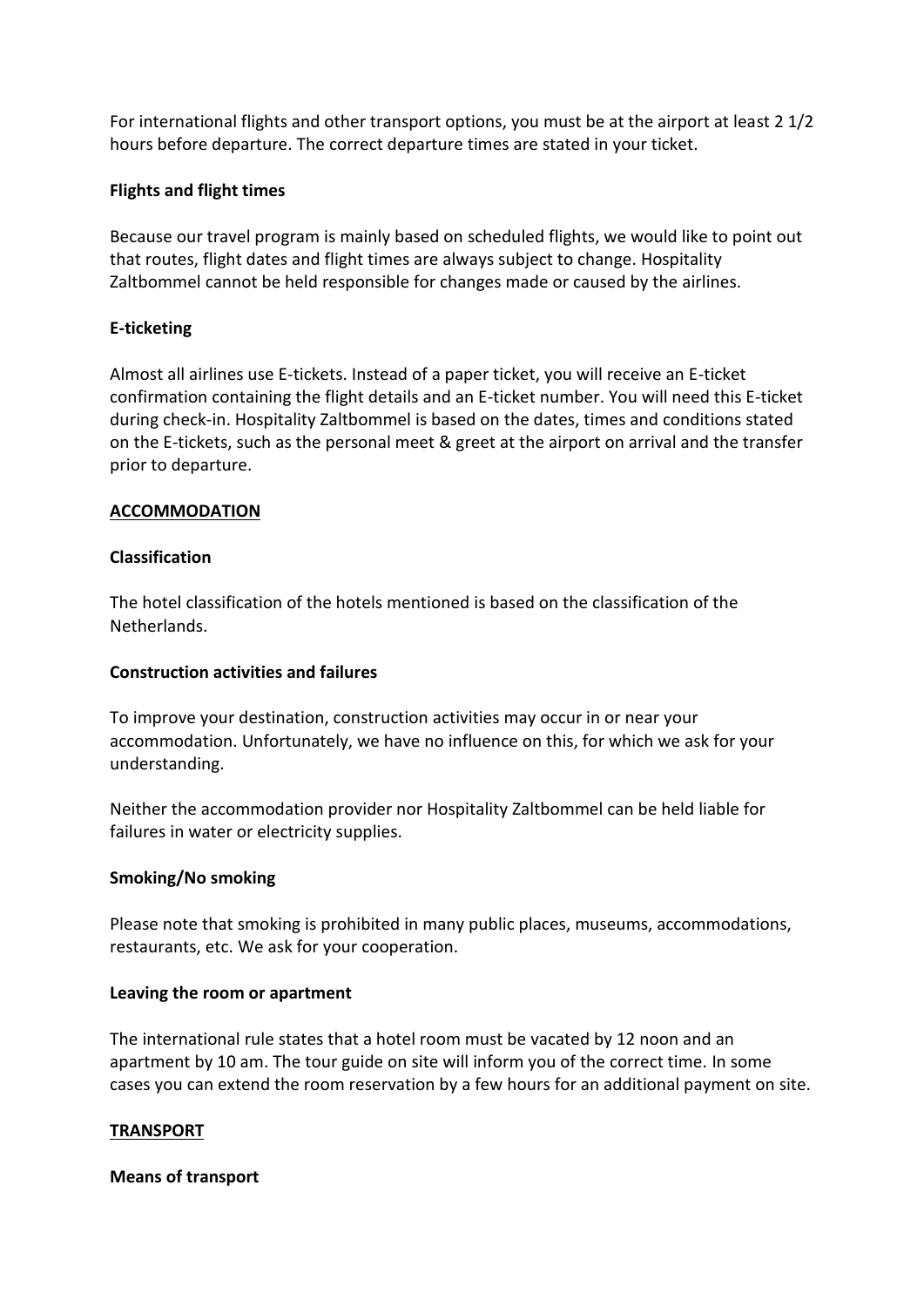If you are with 1 to 4 people, transport is carried out with an air-conditioned passenger car. However, it is possible that the transfer or the tour is carried out by air-conditioned bus instead of a passenger car. When transporting 5 people or more, a bus is always used.

#### **International company and SIB**

During trips in international company and during SIB trips (seatin bus), it is possible that the guide gives bilingual explanations. The total group can consist of max. 40 people.

## **Seatbelt**

Wearing seat belts is mandatory in the countries we offer. Hospitality Zaltbommel and its implementing partners cannot be held responsible for not wearing the seat belt and the consequences thereof.

## **Luggage**

In the passenger car or passenger bus you are entitled to take a suitcase of max. 20 kg and hand luggage. You are responsible for carrying the luggage yourself. Deviating agreements can be made in prior consultation with Hospitality Zaltbommel and with the driver.

Different conditions may apply for charter and scheduled flights. We advise you to check these conditions carefully.

#### **International driver's license**

In many countries, an international driver's license is required. If you intend to drive a car yourself, we recommend that you purchase an international driver's license.

#### **FIELD TRIPS**

#### **Start of excursions**

Please note that some excursions take a full day and therefore start early in the morning. We ask for your understanding.

# **Arrange excursions yourself and on site**

In most destinations you can book excursions locally before and at the time of the trip. We would like to point out that if you arrange these excursions yourself, they are beyond our responsibility and are entirely at your own expense and risk.

The transport to and from these places of excursions involves additional work and does not fall within the scope of the travel program, unless these are expressly included in the program or are included in consultation.

# **Holidays and closure**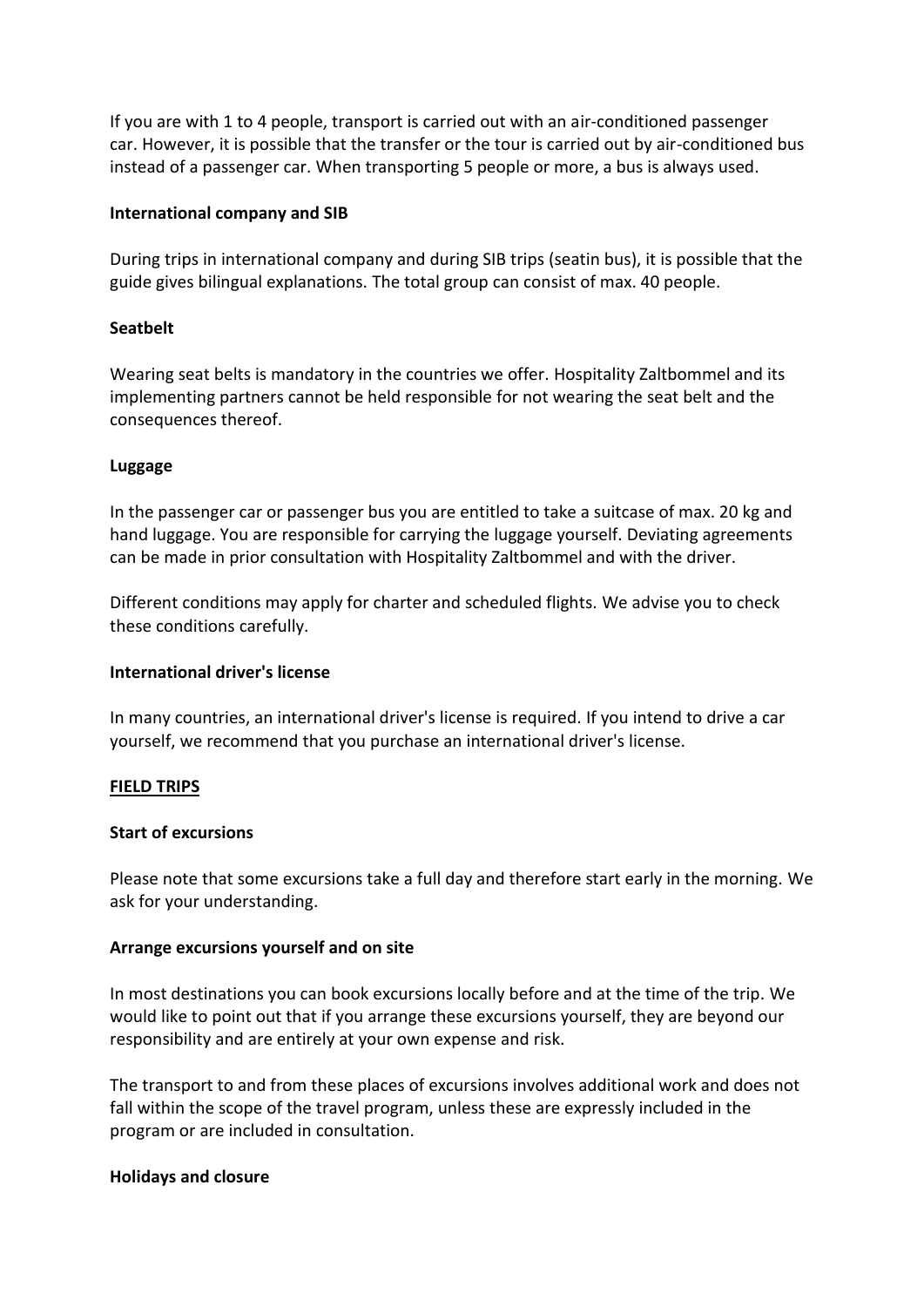It is possible that national or regional holidays are celebrated during your trip and that certain museums or other places of interest are not open. We ask for your understanding.

#### **CRUISES**

## **Cruise**

If you book a trip that includes a cruise, we would like to point out that the ship does not sail every day. Depending on the travel program and location, excursions can be made from the ship.

Due to weather and traffic conditions, water levels, or as a result of (imminent) calamities, it may happen that for your health and safety the ship sails differently, shortens and/or in less than the number of days described. Due to circumstances it is not always possible to follow a precise time schedule, we ask for your understanding. An alternative route will then be followed in consultation.

## **OTHER**

#### **"Sustainable Tourism"**

Sustainable tourism concerns travel taking into account local people and customs and with respect for local natural conditions, so that travel is still possible in the future. Hospitality Zaltbommel feels involved in this. The travel program describes how we apply this concern for people, culture and the environment. As a traveler, you are also an indispensable link in this, we ask for your understanding when it comes to local people and the environment.

#### **Payments and banknotes**

We would like to point out that increasingly accommodations, restaurants, museums and other places only allow electronic payments. Prepare your payment options well.

#### **Gratuities**

Gratuities are not required, but are appreciated. Gratuities are at your own expense.

#### **Diet and medicines**

If you are on a diet, we ask you to indicate this when booking. We do our best to take dietary requirements into account as much as possible, but we can never guarantee the implementation of your diet. Any additional costs on site must be settled with the hotelier yourself.

If your diet or other medical care is essential, you should pass this on as essential. If you are taking medication, it is advisable to have a copy of your prescriptions, possibly with the Latin name, in your hand luggage and your luggage, so that a local doctor or pharmacy can provide it to you in case of loss.